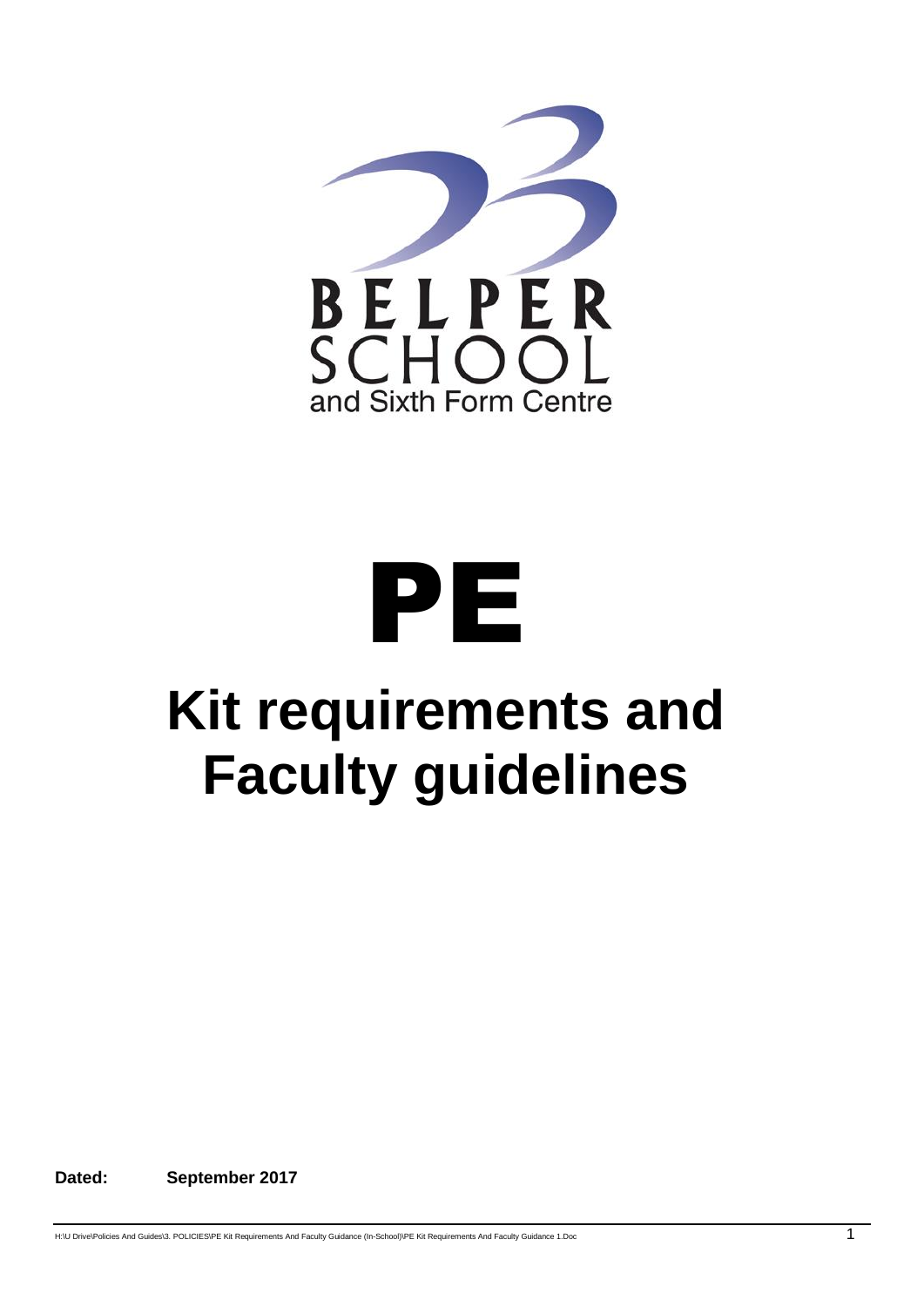

Students are required to wear kit in Belper School colours. Kit with the Belper PE logo is available from Children's Choice in Belper. Items from alternative suppliers in the same style and colour are acceptable.

| <b>Boys</b>                        | <b>Girls</b>                    |
|------------------------------------|---------------------------------|
| Royal blue reversible rugby jersey | Royal blue sweatshirt           |
| Royal blue collarless t-shirt      | Royal blue polo shirt           |
| Plain black shorts                 | <b>Plain black shorts</b>       |
| Plain black football socks         | Plain black football socks      |
| White sports socks                 | White sports socks              |
| <b>Shinpads</b>                    | <b>Shinpads</b>                 |
| Swimming trunks                    | One piece swimming costume      |
| <b>Training shoes</b>              | <b>Training shoes</b>           |
| Mouthguard for rugby and hockey    | Mouthguard for rugby and hockey |

- Shinpads are compulsory for football, hockey and rugby.
- Football boots are not compulsory. Students who have them should bring them for football and rugby. An old pair of training shoes are an acceptable alternative.
- Track suit bottoms and extra layers may be worn during cold or wet weather, when lessons will often have to continue outdoors. This is at the discretion of PE staff.
- All visible piercings must be removed for PE lessons. The only exception that can be made is for newly pierced ears which may be taped over in the first 6 weeks for non-contact activities. Thereafter they must be removed. Students are required to provide their own tape. Students and parents/carers are asked to bear these rules in mind when considering new piercings.
- During hot weather students are encouraged to bring appropriate sun hats and sunglasses for outdoor PE lessons. They are advised to bring and apply some suncream. They are also reminded to consume plenty of water before and after their lesson.
- Students who are heavily involved in school clubs and teams may benefit from having extra items of kit eg. two pairs of football socks.
- Students will be able to hand valuables to a member of staff for safe-keeping during PE lessons and sports activities.
- Any student who is unable to be dressed in the correct kit should bring a note for their teacher.